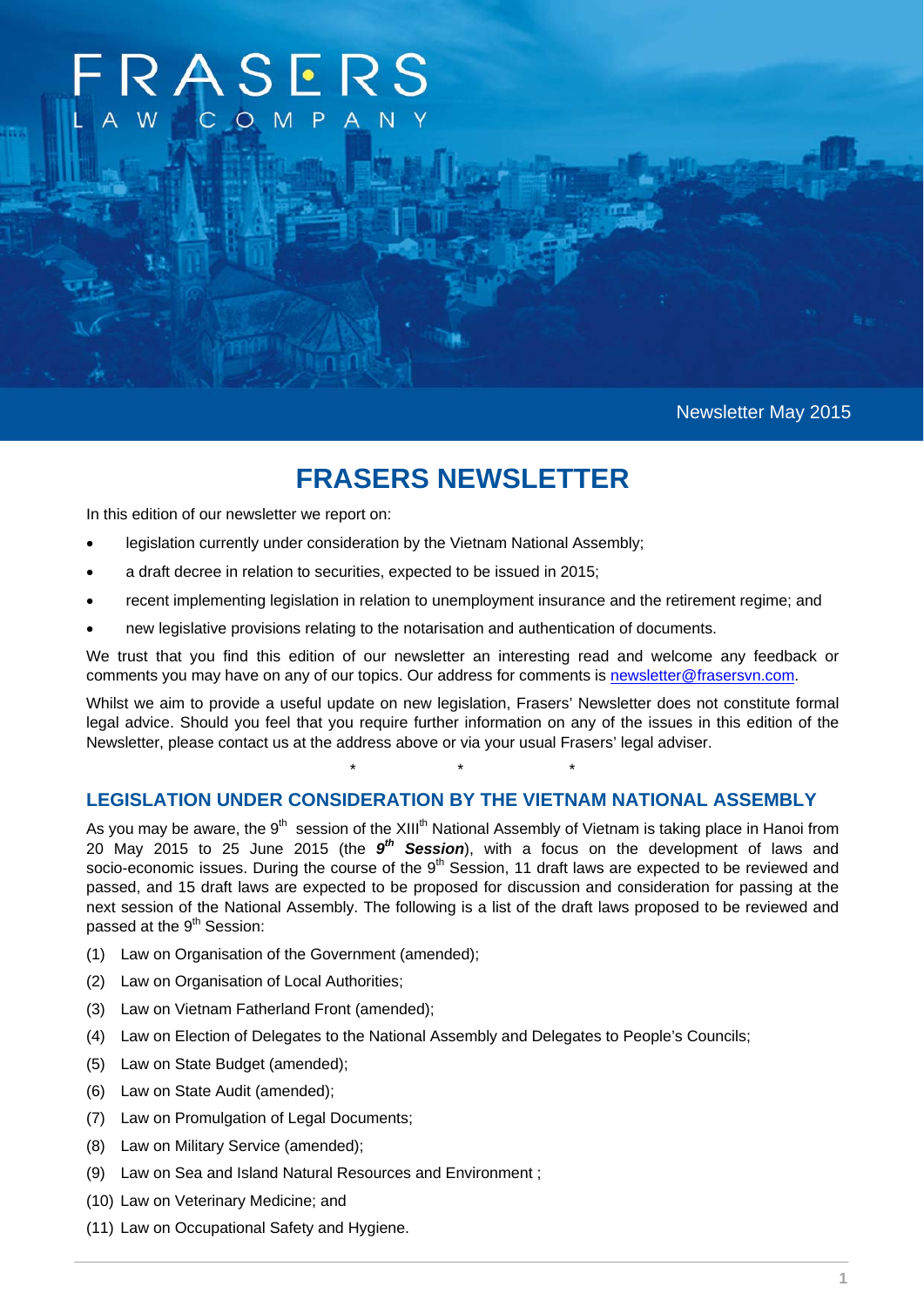

The draft laws expected to be discussed and proposed for review and passing at the next session of the National Assembly are as follows:

- (1) Civil Code (amended) (second discussion);
- (2) Criminal Code (amended);
- (3) Civil Procedures Code (amended);
- (4) Criminal Procedures Code (amended);
- (5) Law on Administrative Procedures (amended);
- (6) Law on Organisation of Criminal Investigative Agencies;
- (7) Law on Temporary Detention and Internment;
- (8) Law on Supervisory Activities of the National Assembly and of People's Councils;
- (9) Law on Obtaining Opinions from Citizens;
- (10) Law on Demonstrations;
- (11) Law on Amendments to Law on Accounting;
- (12) Law on Statistics (amended);
- (13) Law on Safety of Information;
- (14) Law on Fees and Charges; and
- (15) Law amending the Maritime Code of Vietnam.

We will keep you informed of any developments in relation to the issuance of the above draft laws in our upcoming newsletters.

# **DRAFT DECREE ON SECURITIES**

The State Securities Commission (*SSC*) has circulated a draft decree (*Draft*) amending and supplementing a number of articles of Decree No. 58/2012/ND-CP of the Government, dated 20 July 2012, with respect to detailed guidelines for the implementation of a number of articles of the Law on Securities<sup>1</sup> (Decree 58). According to the Draft, numerous provisions of Decree 58 are proposed to be amended. In this article, we present certain significant amendments as set out in the Draft.

#### **Introduction of the term "investor with foreign capital"**

The Draft makes significant amendments to the definition of the term "maximum foreign ownership ratio". According to Article 1.1 of the Draft, "maximum foreign ownership ratio" means the total securities ownership ratio which investors with foreign capital are permitted to hold as a maximum in any public enterprise and investment fund. This article notably introduces a new term "investor with foreign capital" that is worth taking into account.

According to Article 2 of the Draft, "an investor with foreign capital" includes:

- (i) a foreign individual not having Vietnam citizenship;
- (ii) an organisation established in accordance with foreign laws and conducting investment and business in Vietnam or a branch in Vietnam of a foreign-established organisation;
- (iii) an organisation established and operating in Vietnam in which the foreign investor as specified in items (i) and (ii) above holds at least 51% of its charter capital, or which, in the case of a partnership, the majority of unlimited liability partners are foreign individuals; and
- (iv) an organisation established and operating in Vietnam in which the foreign investor as specified in items (i) and (ii) above, and the organisation as specified in item (iii) above, hold at least 51% of its charter capital.

Comparing the concepts of "*foreign investor*" and "*organisation with foreign owned capital*" as provided in Article 23 of the Law on Investment (which will come into effect as from 1 July 2015), we find that they are not the same. The concept of "an investor with foreign capital" under this Draft does not include an organisation having at least 51% of its chapter capital held by an economic organisation, in which at least 51% of its chapter capital is held by a foreign investor(s), or which is a partnership with a majority of partners being foreign

 $1$  Law No. 70/2006/QH11 on Securities passed by the Legislature XI of the National Assembly of the Socialist Republic of Vietnam at its 9<sup>th</sup> session on 26 June 2006, as amended by Law No. 62/2010/QH 12 dated 24 November 2010.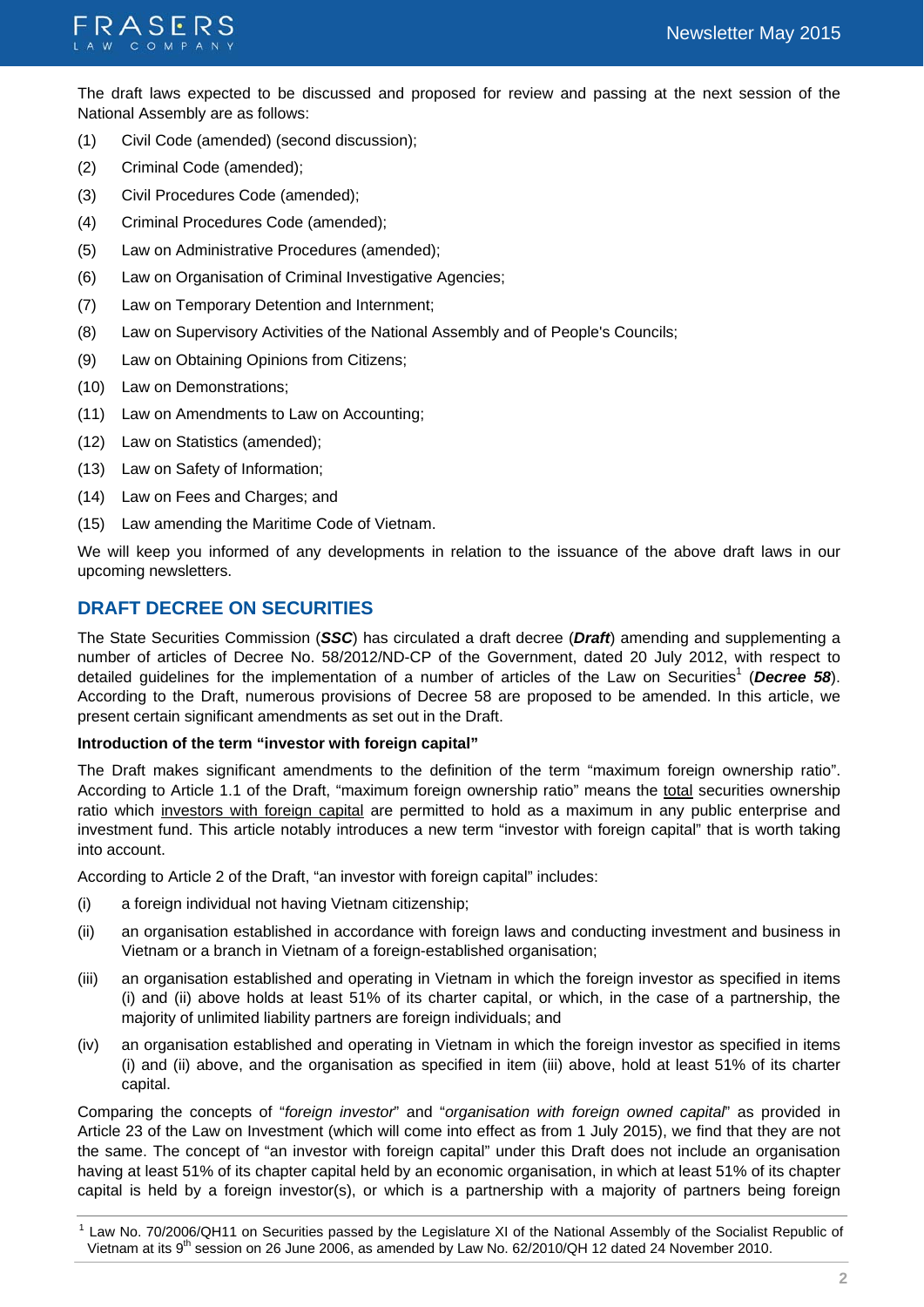

individuals in respect of economic organisations being a partnership.

#### **Foreign ownership ratios in Vietnam's securities market**

Decision No. 55/2009/QD-TTg of the Prime Minister, dated 15 April 2009 (*Decision 55*), on foreign ownership limits for portfolio investments in the Vietnamese securities market, sets a foreign ownership limit in a public shareholding company of 49% of the total number of shares.

With respect to the Draft, it distinguishes between voting shares and non-voting shares in terms of setting forth regulations on foreign ownership in public companies.

As regards voting shares, according to Article 2a of the Draft, such limitation shall be determined in accordance with the provisions of the charter of the company, laws of Vietnam and international treaties. In other words, in certain cases, the foreign ownership limitation may be more than 49%. However, it should be noted that in cases where a public company conducting any business lines in which the foreign ownership ratio is not specified by the laws of Vietnam or international treaties, the foreign ownership ratio shall comply with the provisions of the charter of such company (if any), and shall not exceed the ownership ratio as specified in the Prime Minister's decisions. The Draft does not specify which Prime Minister's decisions, whether or not there are any other Prime Minister's decisions to be issued, or whether it is referring to the current Decision 55.

As regards non-voting shares issued by public companies, if the Draft will be issued with the same contents as has been currently drafted, investors with foreign capital are allowed to invest in non-voting shares without any limitation<sup>2</sup>.

Moreover, Article 2a of the Draft also clearly stipulates that in the case of investment into fund certificates of securities investment funds, shares of securities investment companies and deposit certificates, the investor with foreign capital shall not be subject to any ownership restrictions. In line with the above article, Article 71.9 further states that an investor with foreign capital is permitted to acquire shares or capital contribution of securities business organisations<sup>3</sup> without any limitation. Additionally, Article 77.4 of Decree 58 is also going to be repealed, and therefore there is no ownership restriction applicable to foreign investment into securities investment companies. However, in order to hold at least 51% of the charter capital of a securities business organisation, an investor with foreign capital must satisfy certain conditions which are the same as the conditions applicable to a foreign investor owning 100% of the capital of a securities business organisation as currently specified in Decree 58.

#### **Private and public placement of shares**

The Draft has removed all provisions in respect of private placements conducted by non-public companies since the conditions and procedures for such placement have been specifically provided for in the new Law on Enterprises. As such, the Draft now only covers the conditions and procedures for private placement by public companies, whether listed or unlisted, and securities business organisations for the purposes of (i) capital mobilisation; (ii) debt conversion; (iii) conversion of shares/capital contribution of other enterprises; or (iv) private placement by securities business organisations for the purposes of conversion into joint stock companies.

The procedures for the private and public placement of shares by public companies have been amended to include further requirements. For example, during the course of a private placement, the Draft once again reiterates the requirements specified in Circular No. 01/2015/TT-BTC of the Ministry of Finance, dated 5 January 2015, stating that any public company which proposes to conduct the private placement of shares

- (a) With respect to public companies converted from foreign directly invested enterprises, the maximum foreign ownership shall comply with the decision by the relevant government authority when issuing approval for conversion of a foreign directly invested enterprise into a joint stock company; and
- (b) With respect to a state owned enterprise (SOE) conducting a public offering for the purposes of an equitisation, the maximum foreign ownership ratio shall be implemented in accordance with the Plan for enterprise restructuring, arrangement and renovation as approved by the relevant government authority on the basis of criteria for classification of state owned enterprises and the equitisation legislation.
- $3$  There does not appear to be any express definition of "securities business organisations" under the laws of Vietnam. Nonetheless, the Law on Securities defines "securities business" as the conduct of professional activities of securities brokerage, securities self-trading, underwriting issues of securities, securities investment consultancy, securities depository, securities investment fund management and securities investment portfolio management. Therefore, it can be construed that securities business organisations are those which conduct any activities classified as securities business under the Law on Securities.

 $2^2$  The Draft also refers to the other cases as follows: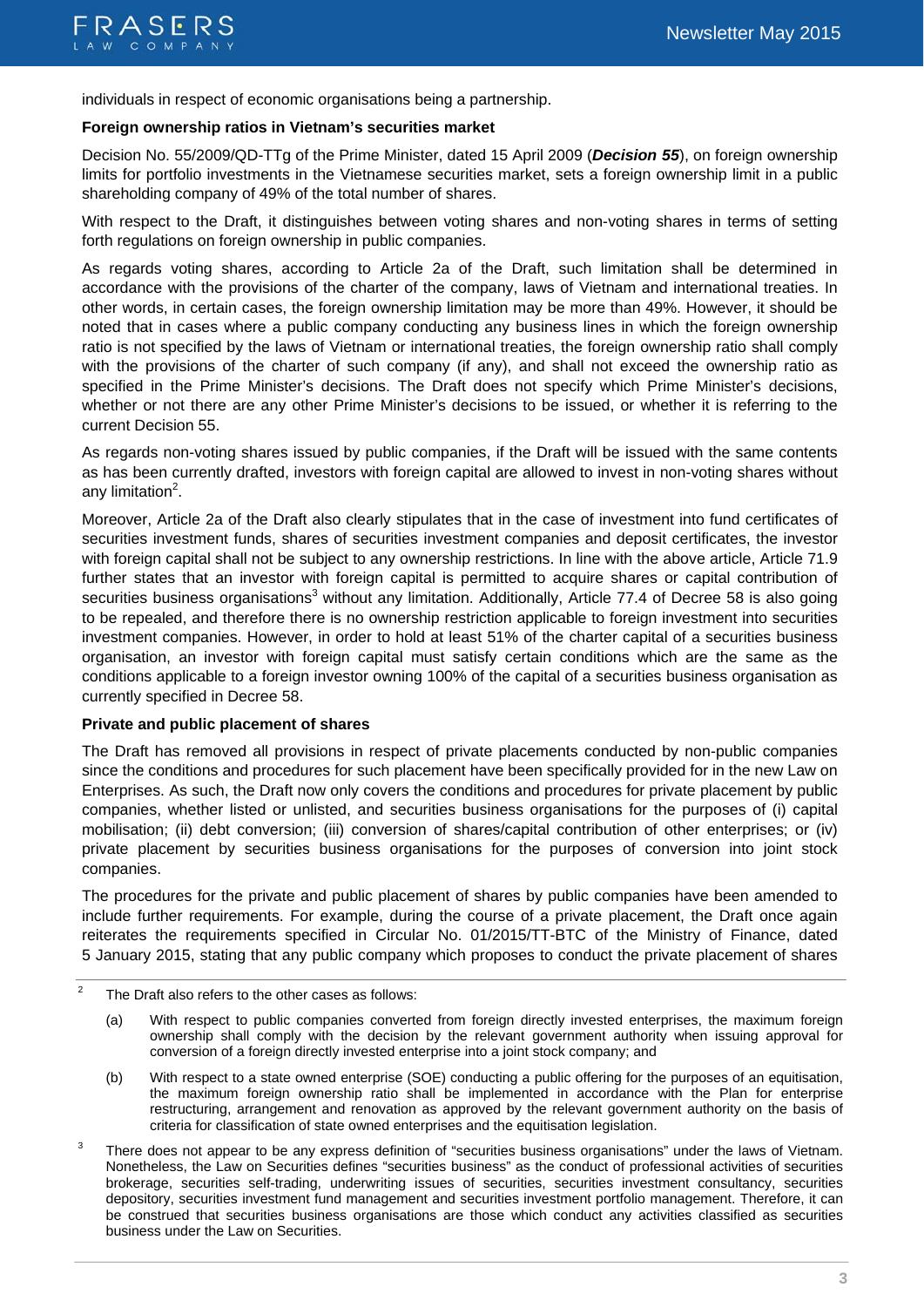

must have been registered with Hanoi Stock Exchange for conducting transactions via UpCom, or have been listed on any stock exchange in Vietnam. Furthermore, the issuing organisation must open an escrow account in order to receive deposits and proceeds for the purchase of privately placed shares. The proceeds transferred to the escrow account shall not be released until the relevant placement tranche is completed and reported to the SSC. In case of an offer of shares for sale to strategic partners in the same public offer tranche of securities, according to Article 9 of the Draft, the lock-up period for the transfer of shares is a minimum of one year from the date of completion of the offer tranche.

The Draft is expected to be issued in 2015. We will keep you updated on the issuance of the Draft.

# **NEW PROVISIONS ON UNEMPLOYMENT INSURANCE AND RETIREMENT REGIME**

Statutory insurance schemes play an important role in the stability of any society, especially in terms of protecting employees. Each country has different statutory insurance schemes developed to fit the requirements of that particular country. In Vietnam, the statutory insurance schemes include social insurance, health insurance, and unemployment insurance, and play an essential role in achieving the sustainable development of the country. In 2015, certain new pieces of legislation and guidance have been introduced resulting in certain significant changes to the statutory insurance schemes in Vietnam.

Certain new provisions on statutory insurance scheme in Vietnam are provided below, in particular:

- new guidance on unemployment insurance; and
- new retirement regime for social insurance.

#### **New Guidance on Unemployment Insurance**

For the purpose of overcoming the difficulties in implementing the regulations on unemployment insurance, the Government of Vietnam issued Decree No. 28/2015/ND-CP on 12 March 2015, providing guidelines on the implementation of Law on Employment No. 38/2013/QH13 dated 16 November 2013 regarding unemployment insurance (*Decree 28*). Decree 28 provides numerous changes in the procedures on participation in and payment for unemployment insurance.

In general, there are not many significant changes in relation to unemployment insurance policies specified in Decree 28, except for the changes in procedures, as referred to above, and new regulations on support to an employer for training, fostering and raising the vocational skills levels of its employees in order to maintain jobs for its employees.

In order for an employer to receive such support, the following conditions must be satisfied:

- the employer has paid full unemployment insurance premiums as required by law;
- the employer encounters difficulties due to economic recession or force majeure events requiring a structural change or a change in the production and business technology resulting in the risk of having to reduce the number of employees;
- there is a lack of funds for organising training and re-training to improve occupational skills for the employees; and
- the employer has a plan for training and maintaining jobs for its employees which has been approved by the relevant State agency.

The level of funding support for training purposes shall be a maximum of VND1 million per person per month. The specific level of support shall be calculated in accordance with the actual time or months of study for each trade or study course but shall not exceed six months.

Regulations specified in Decree 28 came into effect as from 1 January 2015.

#### **New Retirement Regime – A Constant Matter of Debate**

The social insurance system in Vietnam is currently governed by Law No. 71/2006/QH11 dated 29 June 2006 on social insurance (*Current LSI*) and its implementing legislation. As from 1 January 2016, Law No. 58/2014/QH13 of the National Assembly, dated 20 November 2014, on social insurance (*New LSI*) shall come into effect, replacing the Current LSI, and providing a new scheme for social insurance in Vietnam.

The New LSI contains fundamental changes as compared with the current social insurance system, especially in relation to social allowance benefits for employees upon retirement. There was an industrial strike among the workers of Pou Yuen Vietnam Co. Ltd., a foreign-owned company located in Binh Tan District, Ho Chi Minh City, in March 2015 in relation to this change.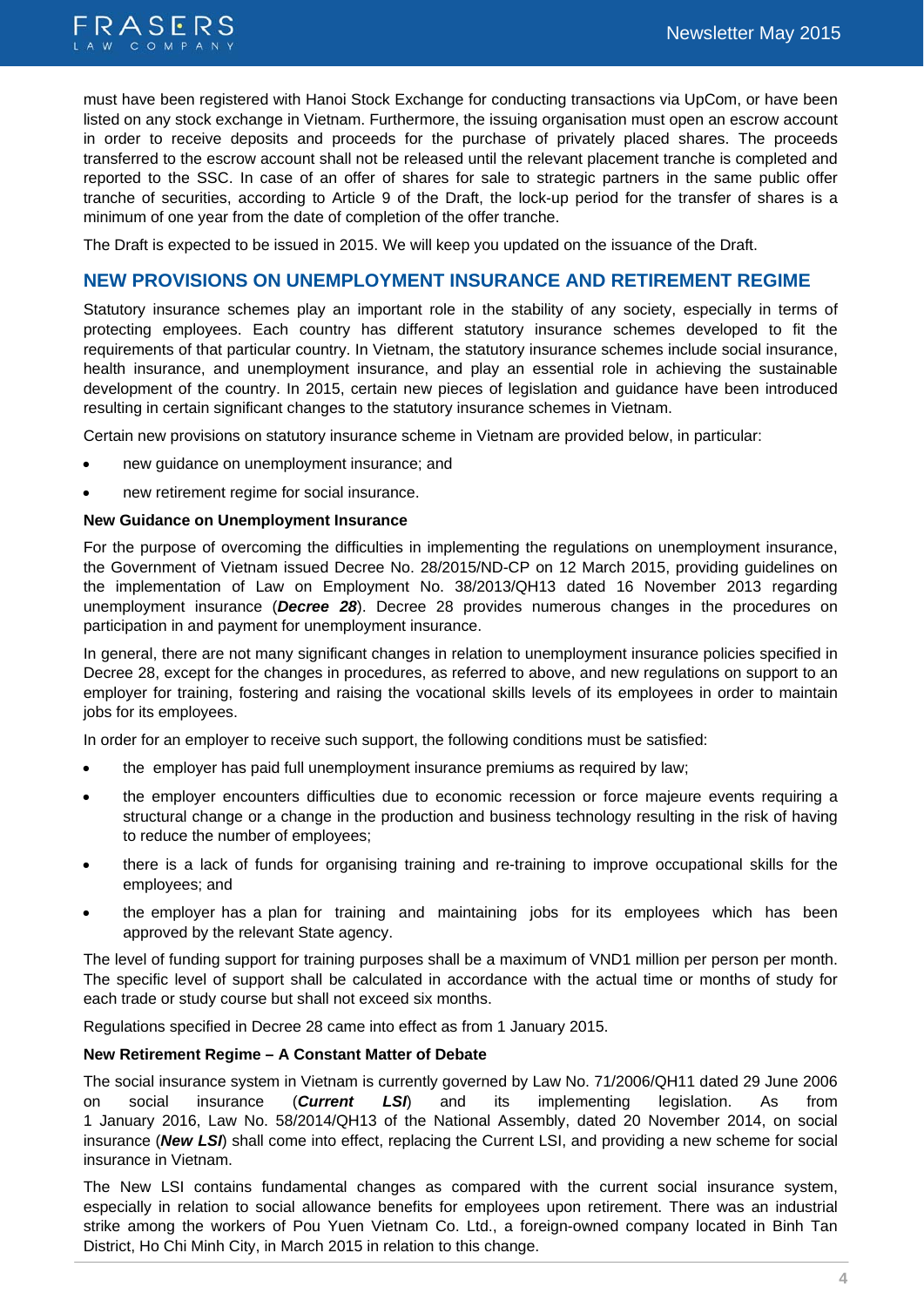

Being one of the largest strikes to occur in Vietnam, this strike was unusual in its nature since it related to a national policy rather than a dispute between employer and employees.

#### *Lump sum social insurance benefit*

According to the Current LSI, when an employee retires, one of the following payments would be made by the social insurance authority:

- (i) monthly payment paid until such employee dies. This kind of allowance is subject to certain conditions such as the employee having reached the retirement age (i.e. 60 years old for men and 55 years old for women); and the employee has contributed to the social insurance scheme for 20 years or more (*Retirement Salary*); or
- (ii) lump sum payment which will be paid one time only to an employee upon leaving a job (*Retirement Package*).

The level of a lump-sum social insurance benefit is computed based on the number of contribution years to the social insurance fund, for each year, he/she shall be entitled to one and a half months of the average wage on which social insurance premia are based.

Pursuant to the current system, where an employee does not satisfy the requirements to enjoy the Retirement Salary, the employee shall be entitled to receive the Retirement Package upon leaving his/her job in certain circumstances, including, but not limited to, the situation whereby the employee discontinues paying social insurance after one year of ceasing to work and requests a lump sum social insurance benefit, but has paid social insurance for less than 20 years.

In this regard, where an employee resigns from his/her job and the period of having paid social insurance is less than 20 years, such employee has the right to choose to either:

- (i) reserve the period he/she has paid social insurance with respect to the previous job and add this to the period of paying social insurance with respect to the new job; or
- (ii) receive the Retirement Package in accordance with the number of contribution years to social insurance in the previous job.

However, under the New LSI (i.e. Article 60), the Retirement Package shall no longer be paid where the employees, upon their termination of employment, do not meet the age requirement. In other words, as from 1 January 2016, when resigning from a job, an employee who has not reached the retirement age has to wait until such time to receive the Retirement Package or the Retirement Salary (if relevant conditions are satisfied) without being able to choose to receive immediately the Retirement Package as provided for under the Current LSI.

This change in the retirement regime under the New LSI has led to disagreement and strikes amongst workers. The implied reasons for such debate are due to differing perspectives from the Government and the employees, in relation to the employees' ability to receive the Retirement Package when their employment is terminated.

#### *From the Government's perspective*

The new provision under the New LSI, as explained by certain representatives of the Government, does not aim to narrow the scope of employee eligibility to receive the Retirement Package but to increase the quantity of employees eligible to receive the Retirement Salary. In other words, the new law aims to encourage workers to accumulate their payments of social insurance so that they can receive the Retirement Salary when they retire, instead of receiving a Retirement Package every time they change jobs.

From this perspective, the new regime is intentionally designed to ensure the long-term stability and security of society as well as the benefits for the employees since the amount received under the Retirement Salary, as a stable monthly payment, should be much more than that of the Retirement Package.

#### *From the employees' perspective*

Contrary to the expectations of the Government, even before the policy takes effect, the intended positive aspects of the new retirement regime appear to be unwelcome by certain employees, especially those employees with unstable jobs. Instead of waiting until retirement age to receive the Retirement Package or Retirement Salary (provided respective conditions are satisfied), many workers expect to receive the Retirement Package immediately after leaving a job, so as to enjoy the benefits without delay.

From their perspective, it is not easy for them to wait until retirement age to receive the Retirement Package or to continue to pay social insurance until they satisfy the conditions to receive the Retirement Salary in